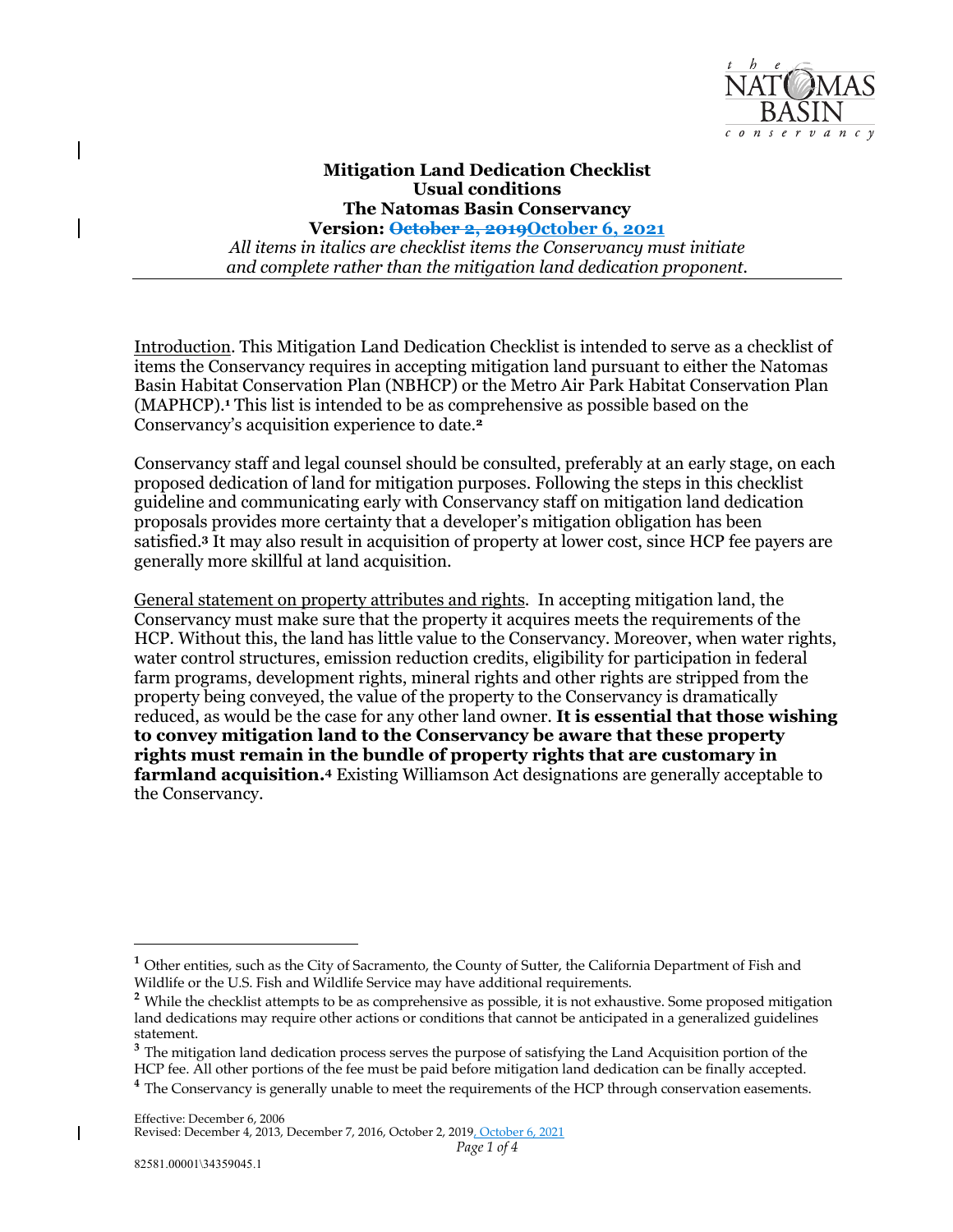

## Land dedication checklist

## •Documentation

- 1. The Conservancy must receive a current preliminary title report early in the mitigation land dedication process so basic due diligence can be completed in a timely manner. Copies of all title exceptions (or electronic links to the recorded documents) must be included.
- 2. A clean Phase One Environmental Report must be provided, and must be completed by a consultant of the Conservancy's choosing. The Phase One report must conform to United States Environmental Protection Agency (U.S. EPA) "All Appropriate Inquiries" standards placed into effect November 1, 2006.
- 3. The Conservancy requires American Land Title Agency (ALTA) extended coverage must insure title to the proposed mitigation land with a title insurance policy, and Conservancy must be named as insured beneficiary on that policy. The issuance will be made by an insurance carrier acceptable to the Conservancy. The amount of the policy should be the then-current per acre land acquisition amount (as approved by Conservancy for mitigation purposes) times the number of acres tendered for mitigation or the land purchase price, whichever is greater. Exceptions can be made title insurance on the subject property. The mitigation land dedication proponent the Conservancy's Board of Directors for the year that the property is dedicated to the to the insured amount only with written approval from the Conservancy.
- 4. Surveyed property boundaries must be staked (lathe stakes) and corners marked ("t" posts) according to a completed ALTA survey. ALTA/NSPS Survey shall include, but not be limited to the following ALTA Table A items destroyed or lost property monuments to be replaced a record of survey may be required to be filed with County Surveyor per State law. The Conservancy will be provided two (2) copies of the print version of the survey and a copy submitted electronically in a form acceptable to the Conservancy (e.g., Adobe (1, 2, 3, 4, 6ab, 7ab, 8, 9, 10ab, 11, 12, 13, 14, 15, 16, 17.) If property requires Acrobat PDF)
- 5. Prior to the Conservancy's efforts to seek acceptance approvals (see below) and as soon as possible in the mitigation land dedication process, the Conservancy and its legal counsel must be given an opportunity to review and approve the draft transfer instrument (e.g., "acceptance agreement") that will convey the property to the Conservancy.

## •Approvals

- *6. Land dedication acceptance approval must be obtained. This approval must be either from the NBHCP Technical Advisory Committee by a unanimous vote or in written form from the California Department of Fish and Wildlife and the U.S. Fish and Wildlife Service.*
- *7. Approval by the Conservancy's Board of Directors must be obtained.*
- 8. The non-Land Acquisition portion of the HCP fee must be paid contemporaneously with the land dedication. The Conservancy must receive that portion of the Land Acquisition fund that includes contingencies for legal and other matters.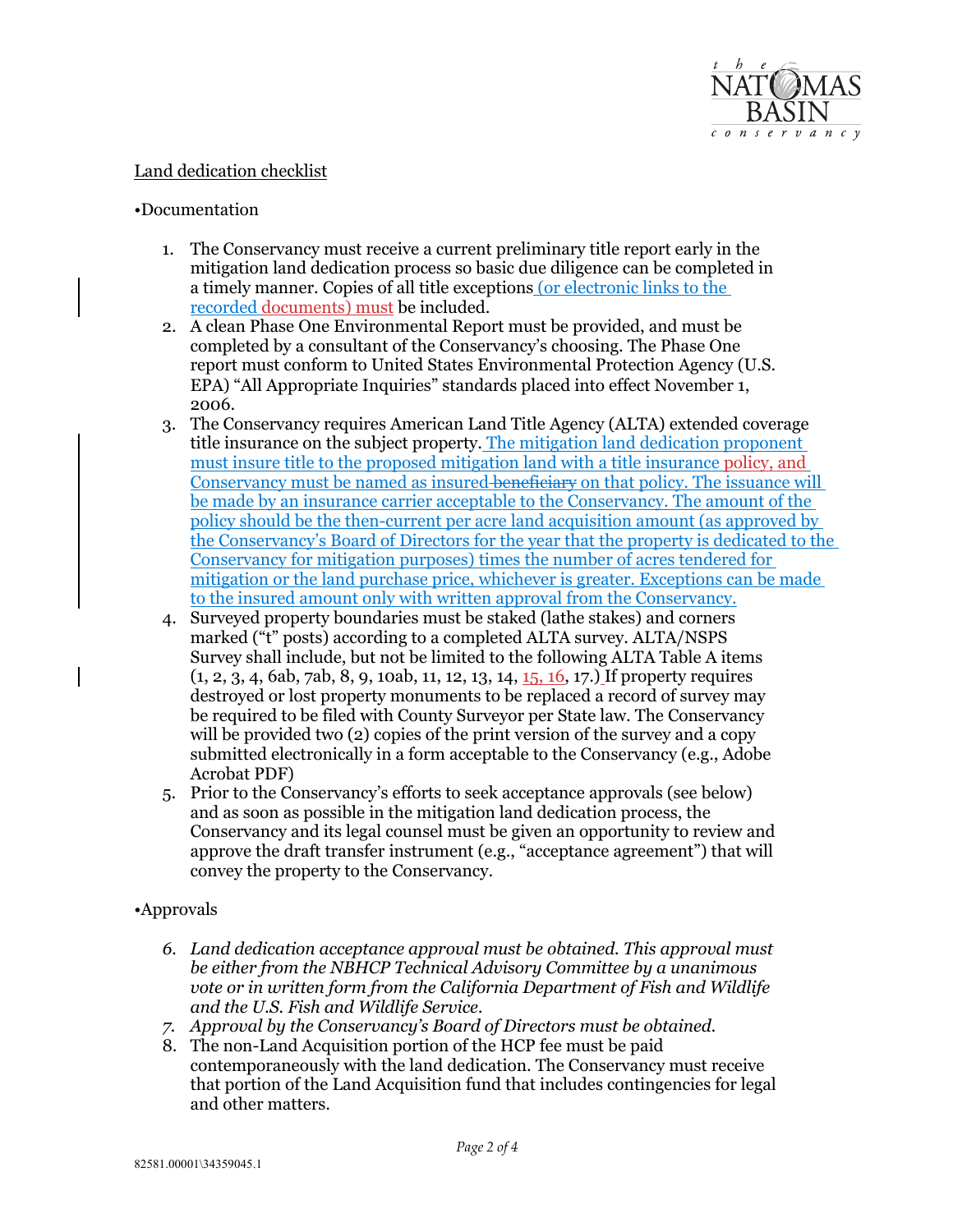

- *9. Approval of Conservancy legal counsel as to form must also be obtained.*
- 10. Any approvals that must be acquired from land use agencies for lot line adjustments or parcel splits (and similar approvals) must be done in such a manner that the Conservancy's parcel(s) maintain the full bundle of property rights first proposed.
- 11. If the proposed land to be dedicated lies within 800 feet of land designated NBHCP mitigation. Certain exceptions may be granted, however, these exceptions are often difficult to obtain. for urban use by a land use agency, then the property may not be used for
- *12. Property proposed for dedication must not conflict with the Sacramento ("Compatibility Plan"). Before The Conservancy can accept a property for International Airport's Comprehensive Airport Land Use Compatibility Plan land dedication under the NBHCP or MAPHCP, the Conservancy must be satisfied that the land proposed for dedication meets the requirements of the Compatibility Plan and that the Airport and the Sacramento Area Council of Governments (SACOG) officials have no objection to its use as mitigation land pursuant to the NBHCP or MAPHCP.*

•Process and facilitation

- 13. Conservancy shall choose and/or approve the An escrow agent and title officer of the Conservancy's choosing will be necessary.
- *14. The Conservancy will have completed a Pre-Acquisition Biological Inventory (PABI) as required by the HCP.*
- *15. Conservancy staff will insure that all "land acquisition" terms in the 2003 NBHCP or MAPHCP are or will have been met by Closing.*
- 16. Property seller must provide the Conservancy with a right of access to the property for the Phase One environmental report consultant preparers, necessary to complete the transaction. surveyors, Conservancy biologists preparing the PABI, and any others

•Farm and water

- 17. Assurance must be obtained from the Natomas Central Mutual Water Company that the property to be dedicated is included in the NCMWC service work with the Conservancy staff to demonstrate that the "irrigability" requirements (that is, alternatives to inclusion in the NCMWC) are assured or guaranteed by way of a letter of credit, a reserve in escrow or some other mutually satisfactory financial assurance. territory and that stock representing the approximate number of acres in the land to be dedicated are transferables be transferred. If the property is not in the NCMWC service territory, then the project proponent/fee payer must requirements of the HCP can be met. The Conservancy may require that these
- 18. The property must be free of groundwater agency agreements, or similar such agreements, that could diminish the subject property's value as mitigation land for the NBHCP or MAPHCP.
- 19. The Conservancy expects that the rice base and other crop base on the property to be dedicated will approximate the total number of acres being